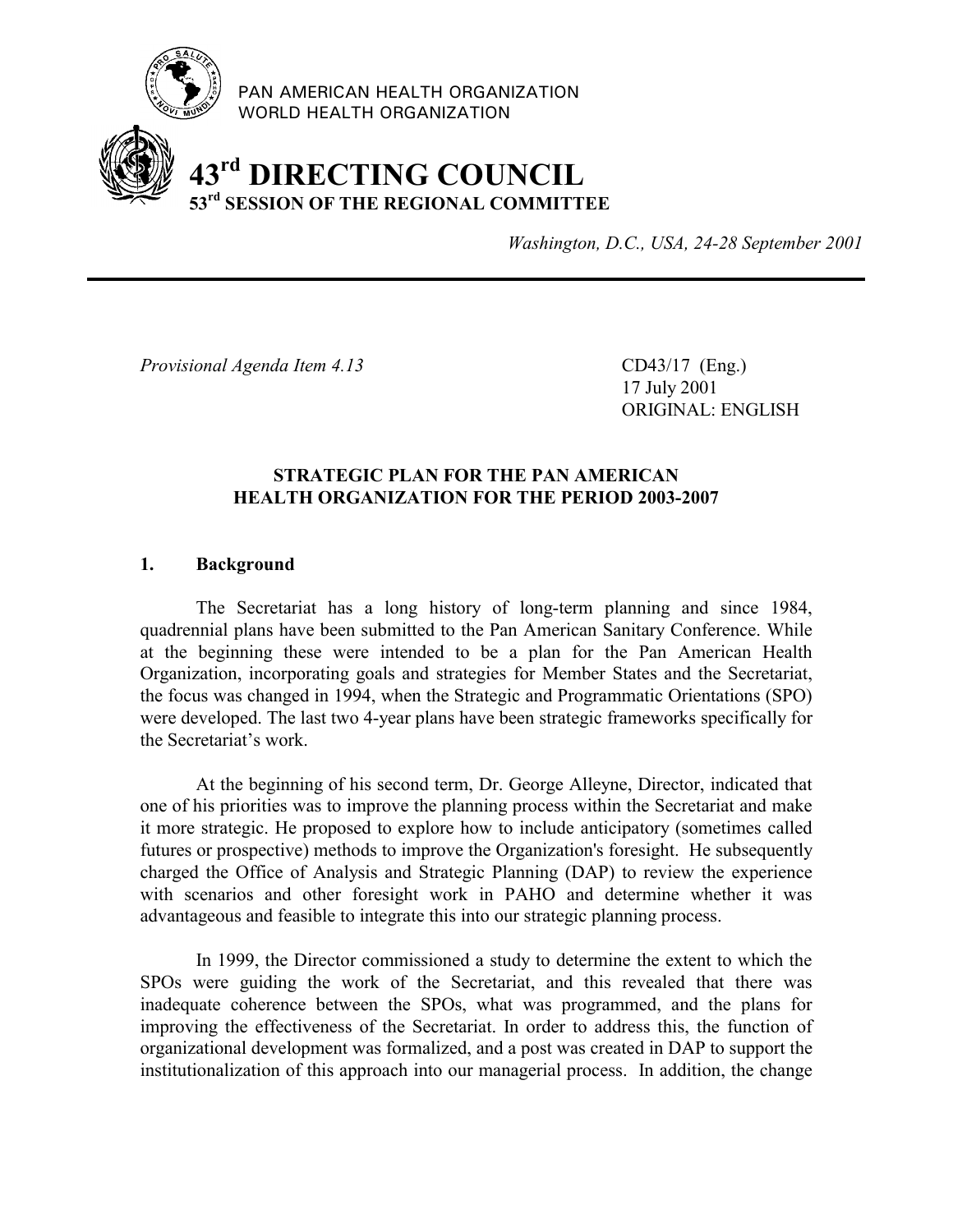CD43/17 (Eng.) Page

 $\overline{a}$ 

in the leadership of DAP, in 1999, provided the opportunity for assessment, within and outside DAP, as to what was needed to improve the planning process.

The views of DAP and a survey of managers supported the conclusion of the External Auditor's evaluation that AMPES "…meets, and in some key respects exceeds, best practice seen elsewhere within the UN system."

#### **2. The "New and Improved" Strategic Planning Process**

In designing the current strategic planning process, in addition to the results of the assessments, the Secretariat took into consideration the recommendations of recent exercises of collective thinking about the future of technical cooperation, in general, and of PAHO, in particular.<sup>2, 3</sup> These exercises provided new insights that suggest that PAHO could benefit from rethinking the way it operates, by increasing its foresight, fostering collaborative leadership, and making the best use of technology and resources where they could yield the greatest gain. In order to turn insights into action, the Secretariat is committed to applying a strategic approach to planning.

While the process will produce a "Strategic Plan for the Secretariat" for the period 2003-2007, it is also intended to increase capacity for strategic thinking and management throughout the Secretariat and integrate organizational development. The approach selected incorporates the following:

- Clarification of the Secretariat's Values; sharing of its organizational Vision; and revisiting, if necessary, its Mission in light of the Values and Vision. Together, Values, Vision and Mission will clarify our aspirations, identify our intent, and create the pull through which the Secretariat will become more unified and focused.
- Focused analysis of past, current, and expected trends, positively challenging assumptions about the Secretariat, identifying internal strengths and weaknesses, external opportunities and threats to the Vision and Mission.
- Selection of a set of strategic issues for the period, based on pre-defined criteria, and the definition of measurable objectives and strategies for each. These will center the energies and resources of the Secretariat (technical and managerial) on what it must address in order to achieve its Mission and move towards the Vision.

<sup>1</sup> Strategic Planning, Monitoring and Evaluation in the Pan American Health Organization, Report by the External Auditor, April 2000.

<sup>&</sup>lt;sup>2</sup> Rethinking International Technical Cooperation in Health, Final Report of a Seminar held 27-29 Nov., 1995.<br><sup>3</sup> *PAHO of the Future: an Institutional Challenge for the 21<sup>st</sup> Century, September 1997, and Final Report:* 

for PAHO, 1998*. PAHO Alternative Scenarios*, 1999.